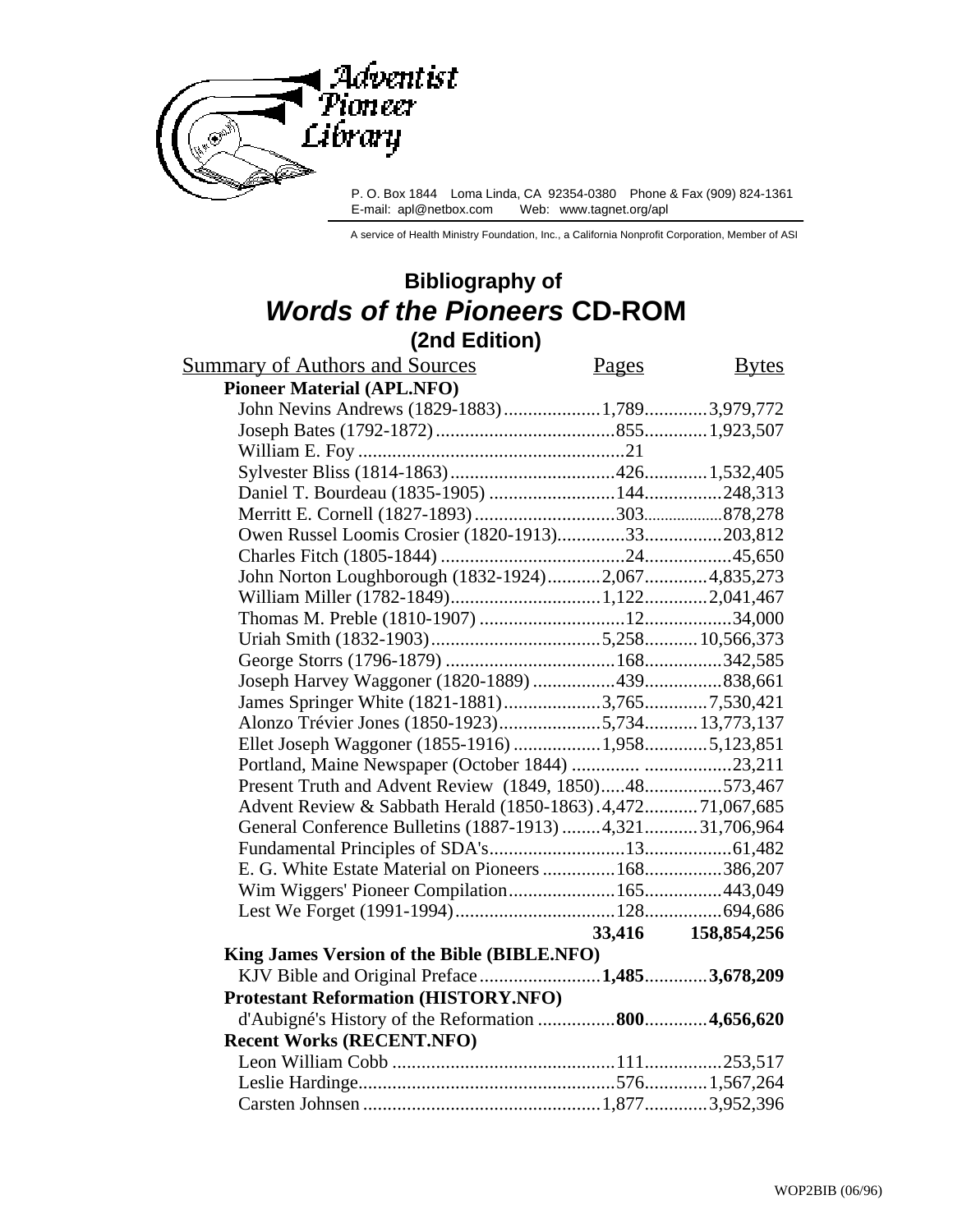| <b>Totals</b> |                        | 39,023 175,175,917 |  |
|---------------|------------------------|--------------------|--|
|               |                        | 3,322 7,986,832    |  |
|               |                        |                    |  |
|               |                        |                    |  |
|               |                        |                    |  |
|               | DATE PAGES BYTES CODES |                    |  |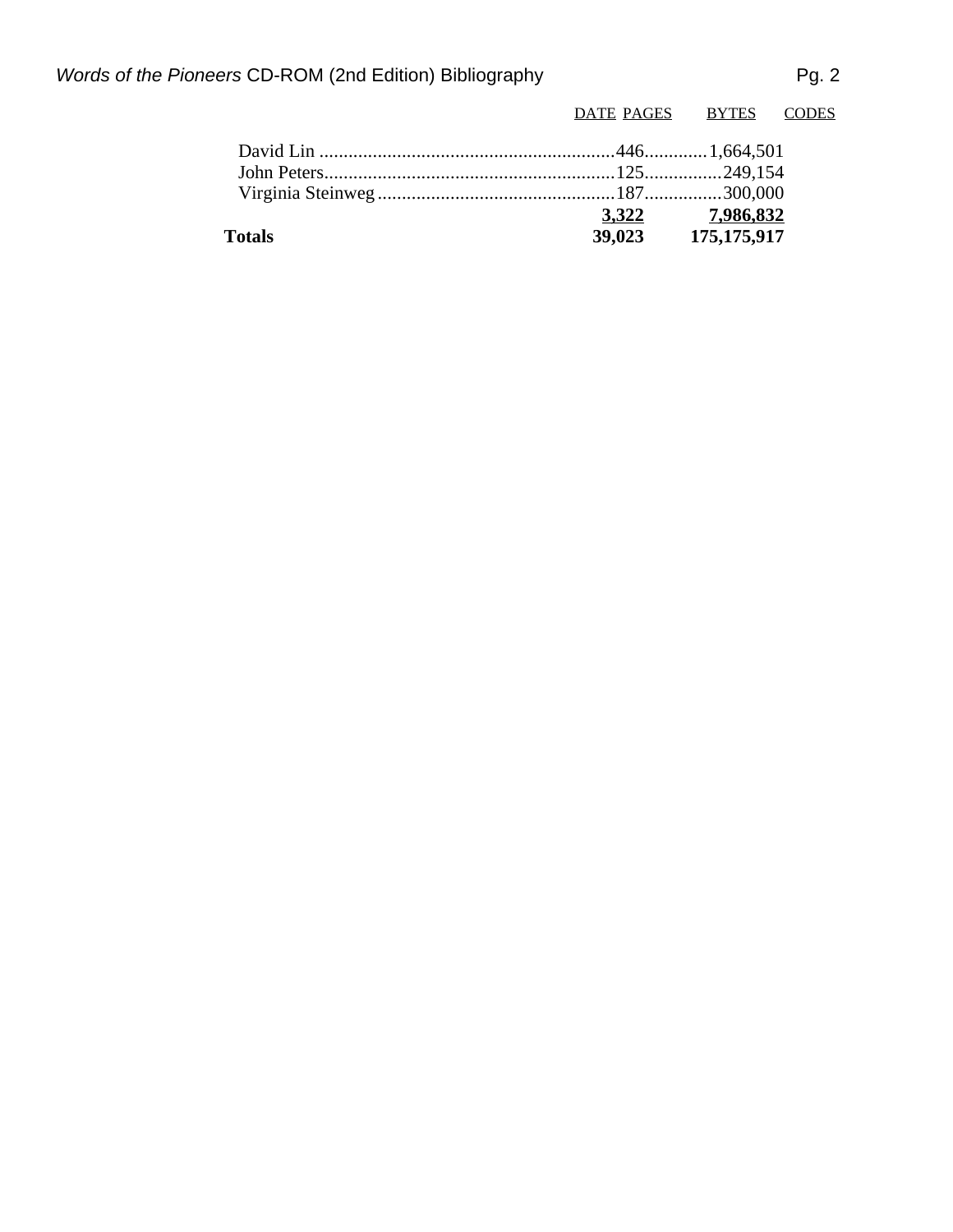# Details of Works by Author / Source

The "Author Code" is the letter or letters in parenthesis following the author's name and may be helpful in searching for works by a specific author.

\*Items with asterisk are new in Second Edition of *Words of the Pioneers.*

# **Infobase #1: APL.NFO**

Books, Pamplets, and Periodicals of the Early Pioneers

|                                                                                        | <b>DATE PAGES</b> | <b>BYTES</b> | <b>CODES</b> |
|----------------------------------------------------------------------------------------|-------------------|--------------|--------------|
| John Nevins Andrews (1829-1883) (JNA)                                                  |                   |              |              |
|                                                                                        |                   |              |              |
| The Complete Testimony of the Fathers of the First Three Centuries   112 239934 TFS1ST |                   |              |              |
|                                                                                        |                   |              |              |
|                                                                                        |                   |              |              |
|                                                                                        |                   |              |              |
|                                                                                        |                   |              |              |
|                                                                                        |                   |              |              |
|                                                                                        |                   |              |              |
|                                                                                        |                   |              |              |
|                                                                                        |                   |              |              |
| A Refutation of the Claims of Sunday-Keeping to Divine Authority   38 103061 SUN       |                   |              |              |
|                                                                                        |                   |              |              |
|                                                                                        |                   |              |              |
|                                                                                        |                   |              |              |
|                                                                                        |                   |              |              |
|                                                                                        |                   |              |              |
|                                                                                        |                   |              |              |
|                                                                                        |                   |              |              |
|                                                                                        |                   |              |              |
|                                                                                        |                   |              |              |
|                                                                                        |                   |              |              |
|                                                                                        |                   |              |              |
|                                                                                        |                   |              |              |
|                                                                                        |                   |              |              |
|                                                                                        |                   |              |              |
|                                                                                        |                   |              |              |

### *Joseph Bates (1792-1872) (JB)*

| The Opening HeavensCompared with Astronomical            |  |  |
|----------------------------------------------------------|--|--|
| Observations                                             |  |  |
| Second Advent Waymarks and High Heaps Fulfilment of      |  |  |
| Prophecy                                                 |  |  |
| An Explanation of the Typical and Anti-typical Sanctuary |  |  |
|                                                          |  |  |
| A Seal of the Living GodA Hundred Forty-Four             |  |  |
| Thousand                                                 |  |  |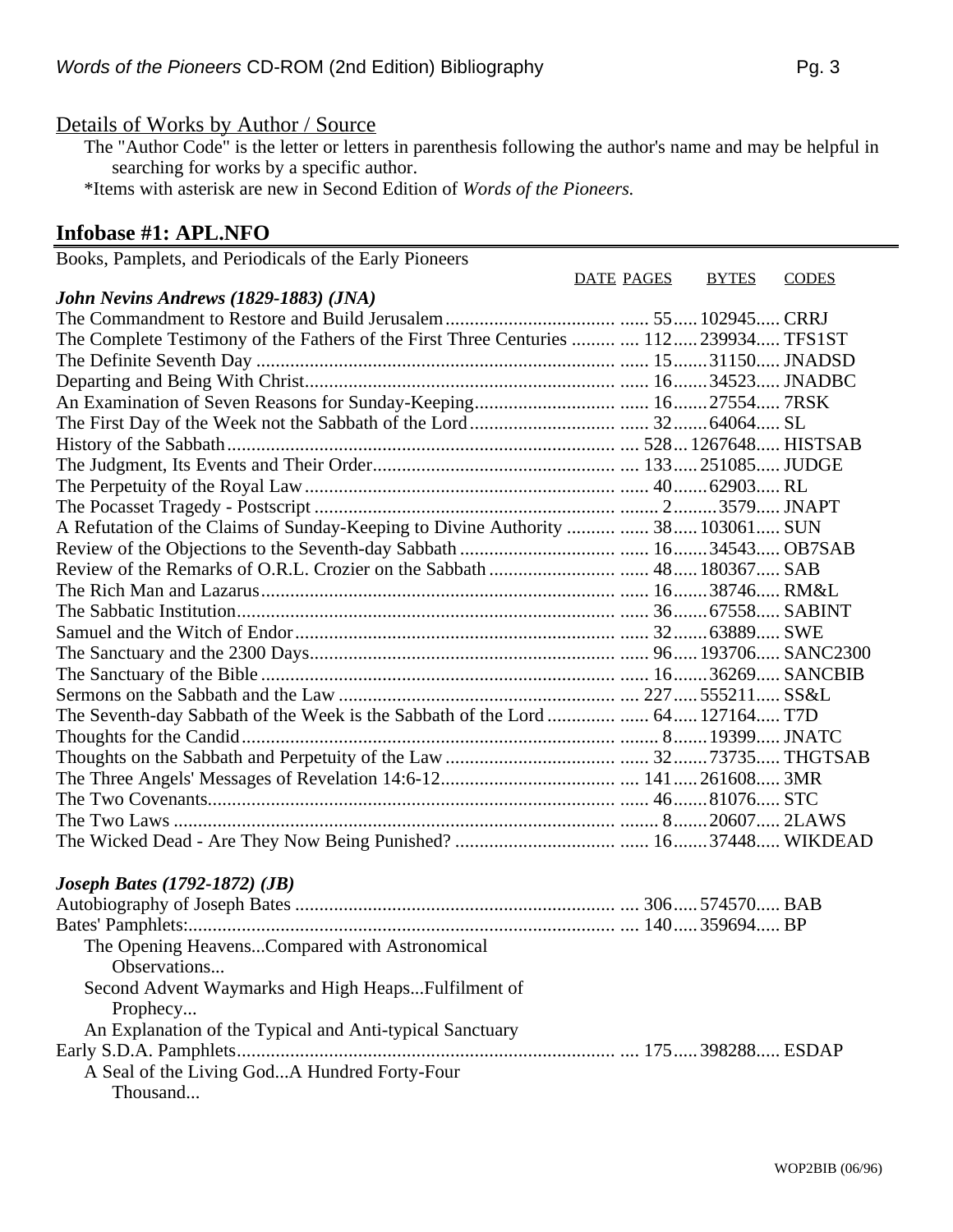|                                                                                                     | DATE PAGES | <b>BYTES</b> | <b>CODES</b> |
|-----------------------------------------------------------------------------------------------------|------------|--------------|--------------|
| The Christian Experience of William E. FoyTwo<br>Visions                                            |            |              |              |
| Divine Blueprint (in part)                                                                          |            |              |              |
|                                                                                                     |            |              |              |
| The Seventh Day Sabbath, a Perpetual Sign                                                           |            |              |              |
| The Seventh Day Sabbath, a Perpetual Sign (Second                                                   |            |              |              |
| Edition)                                                                                            |            |              |              |
| A Vindication of the Seventh-day Sabbath and the<br>Commandments of God                             |            |              |              |
| William E. Foy                                                                                      |            |              |              |
| The Christian Experience of William E. Foy Together with the Two. 1845  21                          |            |              |              |
| Visions He Received in the Months of Jan. and Feb. 1842<br>(This is located in Joseph Bates, ESDAP) |            |              |              |
| <b>Daniel T. Bourdeau (1835-1905) (DTB)</b>                                                         |            |              |              |
|                                                                                                     |            |              |              |
| <b>Merritt E. Cornell (1827-1893) (MEC)</b>                                                         |            |              |              |
|                                                                                                     |            |              |              |
|                                                                                                     |            |              |              |
|                                                                                                     |            |              |              |
| Owen Russell Loomis Crosier (1820-1913) (ORLC)                                                      |            |              |              |
|                                                                                                     |            |              |              |
| (from the <i>Day-Star Extra</i> , Feb. 7, 1846; on the sanctuary)                                   |            |              |              |
|                                                                                                     |            |              |              |
| (from the Advent Review, Sept., 1850; taken from Day-<br>Star above)                                |            |              |              |
| Charles Fitch $(1805-1844)$ (CF)                                                                    |            |              |              |
|                                                                                                     |            |              |              |
| John Norton Loughborough (1832-1924) (JNL)                                                          |            |              |              |
|                                                                                                     |            |              |              |
|                                                                                                     |            |              |              |
|                                                                                                     |            |              |              |

An Examination of Scripture Testimony on Man's Present ......................... .... 192..... 376102..... MPC

Handbook of Health ................................................................................... .... 227..... 487872..... JNLH Heavenly Visions - (compiled by Leah Schmitke)...................................... .... 130..... 674017..... HV

The Hope of the Gospel; What is it? When Consumated?........................... ...... 80..... 151179..... HOPGOS Last-Day Tokens........................................................................................ .... 206..... 289682..... JNLLDT Miracles in My Life - Autobiography......................................................... .... 108..... 288584..... ML The Prophetic Gift in the Gospel Church.................................................... .... 102..... 171321..... PGGC Questions on the Sealing Message .............................................................. ...... 47.......61129..... QSM

Condition and Reward

| ٧ |  |
|---|--|
|   |  |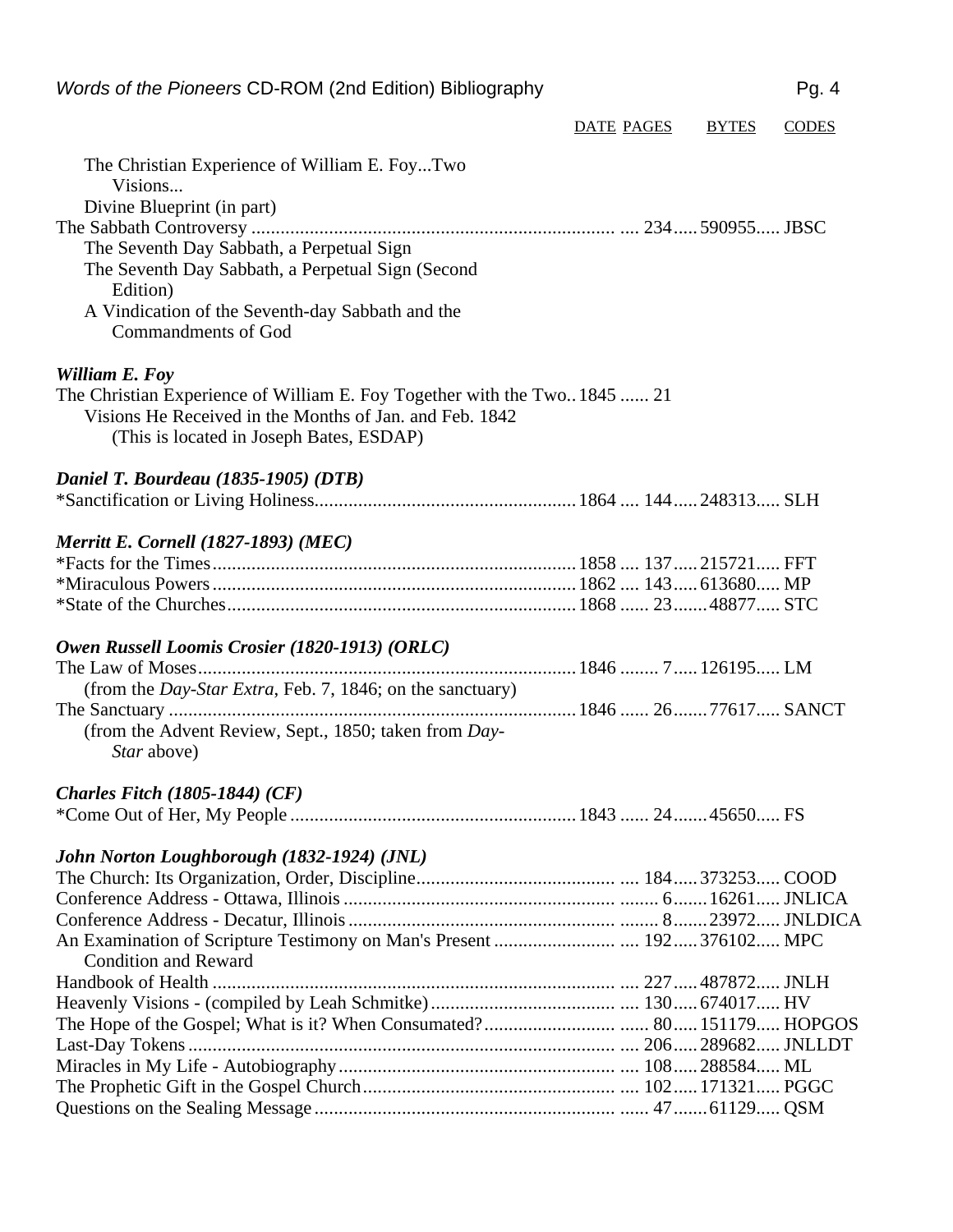|                                                       | <b>DATE PAGES</b> | <b>BYTES</b> | <b>CODES</b> |
|-------------------------------------------------------|-------------------|--------------|--------------|
|                                                       |                   |              |              |
|                                                       |                   |              |              |
| (updated Rise and Progress of SDA's)                  |                   |              |              |
|                                                       |                   |              |              |
|                                                       |                   |              |              |
|                                                       |                   |              |              |
|                                                       |                   |              |              |
|                                                       |                   |              |              |
| William Miller (1782-1849) (WM)                       |                   |              |              |
|                                                       |                   |              |              |
| Part 1                                                |                   |              |              |
| Memoir of William Miller and His Influence Upon the   |                   |              |              |
| People                                                |                   |              |              |
| Rules of Interpretation                               |                   |              |              |
| <b>Explanation of Prophetic Figures</b>               |                   |              |              |
| Synopsis of Mr. Miller's Views                        |                   |              |              |
| Bible Chronology from Adam to Christ                  |                   |              |              |
| A Dissertation on Prophetic Chronology                |                   |              |              |
| Part 2                                                |                   |              |              |
| Address to the Believers                              |                   |              |              |
| Lectures:                                             |                   |              |              |
| <b>Battle of Gog</b>                                  |                   |              |              |
| The Two Sticks                                        |                   |              |              |
| The Times and Its Duties                              |                   |              |              |
| What is Truth?                                        |                   |              |              |
| The Visions of Ezekiel                                |                   |              |              |
| The Harvest of the World                              |                   |              |              |
| The Final Judgment                                    |                   |              |              |
| The Great Sabbath                                     |                   |              |              |
| Part 3                                                |                   |              |              |
| Review of Smith and Cambell ("Little Horn" and        |                   |              |              |
| "Return of the Jews")                                 |                   |              |              |
| Brief Review of Dowling's Reply to Miller, No. 1      |                   |              |              |
| Review of Dowling, No. 2                              |                   |              |              |
| Brief Review of S. Cobb's Lectures on the "Miller"    |                   |              |              |
| Mania"                                                |                   |              |              |
| Review of "A Bible Reader" on the Two Witnesses,      |                   |              |              |
| Rev. 11:8                                             |                   |              |              |
| Remarkable Fulfillment of Prophecy Relating to France |                   |              |              |
| and the "Two Witnesses"                               |                   |              |              |
| Letters:                                              |                   |              |              |
| On the Second Advent (68 points)                      |                   |              |              |
| On the Return of the Jews                             |                   |              |              |
| To Mr. Cambell on the Little Horn, Evening $\&$       |                   |              |              |
| Morning Vision. Jew's Return                          |                   |              |              |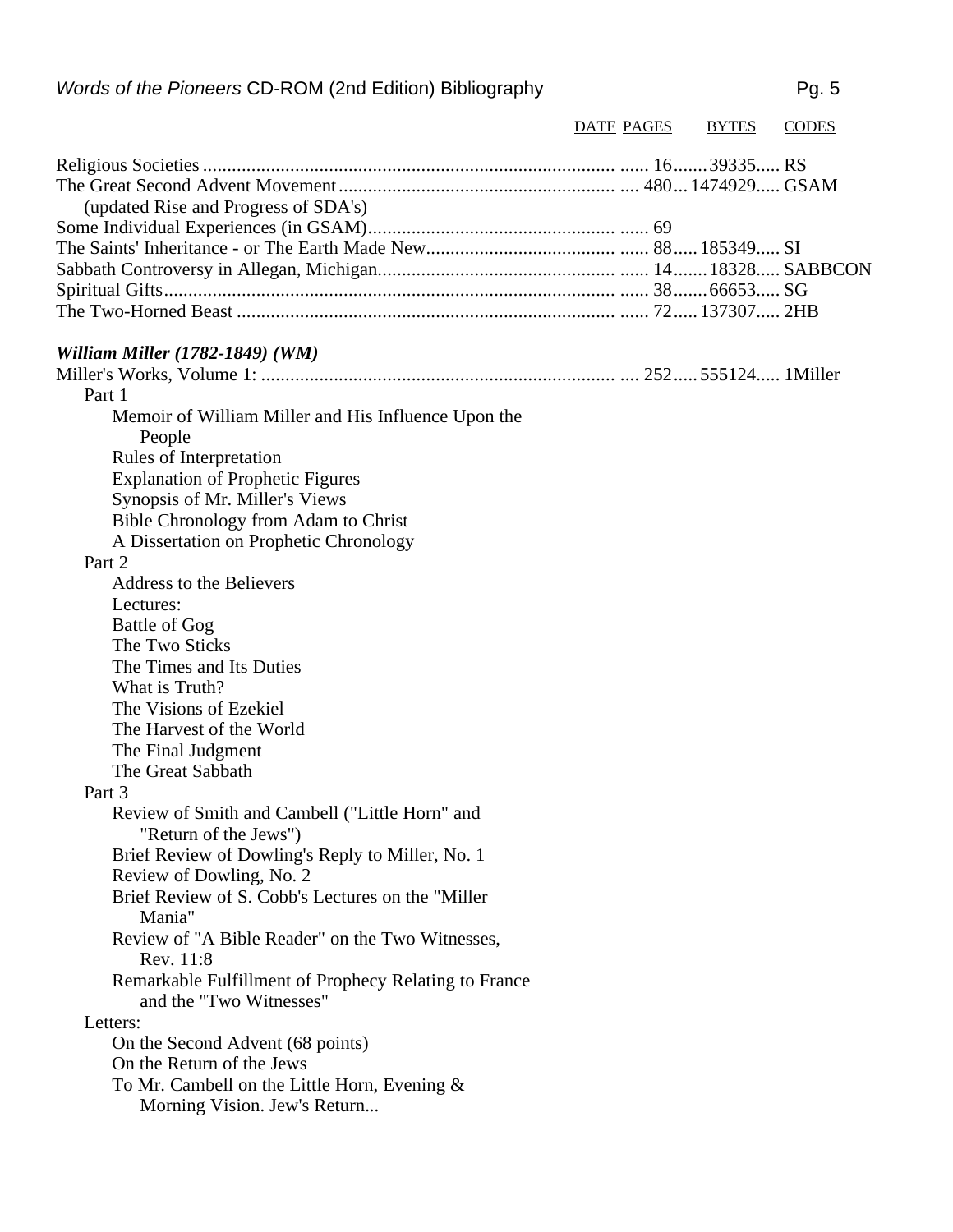Words of the Pioneers CD-ROM (2nd Edition) Bibliography Property Reg. 6

DATE PAGES BYTES CODES Letter of Sundry Topics Mr. Miller Recovering, Disappointment in Being Deprived of Meeting the Conference... Appendix: No. 1: Extract from Ferguson's Astronomy No. 2: Extract from "Present Crisis" No. 3: Views of the Closing of the Door of Mercy Miller's Works: Volume 2 .................................................................. 1842 .... 300..... 738331..... 2Miller Evidence from Scripture and History of the Second Coming of Christ in a Course of Lectures - 19 Lectures with Chronological Chart of the World Supplement Explanations of the Chronological Chart of the World ............ ........ 4....... 17070..... CHART Miller's Works: Volume 3 - Lectures Exposition of the 24th Chapter of Matthew........................................... .... 126..... 181756..... WMM24 The Two Days in Hosea An Address to the Second Advent Conference A Scene of the Last Day Addendum The True Inheritance of the Saints........................................................ ...... 72..... 117770..... WMTIS The 1260 Days of Daniel and John Circular Address to the Conference of Believers in the Advent Near Letter to Joshua V. Himes on the Cleansing of the Sanctuary ............... ...... 16.......23195..... WMJVHCS The Typical Sabbaths and the Great Jubilee.......................................... ...... 34 A Review of a Discourse of Dimmick................................................... ...... 36 Miller's Reply to Stuart's "Hints on the Interpretation ................................. ...... 75..... 128231..... MILRPLY of Prophecy" (3 letters) A Trilogy by William Miller ...................................................................... .... 100..... 131700..... TRIL Lecture on Typical Sabbaths and the Great Jubilee (abovein Vol. 3) The Kingdom of God Review of a Discourse of Dimmick (above in Vol. 3) Apology and Defence ................................................................................. ...... 36.......81557..... WMAD William Miller on Rev. 13:17, 18............................................................... ...... 47.......66733..... WMR1378 *Sylvester Bliss (1814-1863) (SB)* Memoirs of William Miller ........................................................................ .... 426... 1532405..... MWM *Thomas M. Preble (1810-1907) (PREBLE)* Tract, Showing That the Seventh Day Should Be Observed As the Sabbath .......... .............12..... 34000 TPST *Uriah Smith (1832-1903) (URS)*

## America's Crisis ......................................................................................... ...... 31.......45320..... AC An Appeal to the Youth - Funeral Address for Henry White....................... ...... 95..... 121305..... APPEAL Both Sides on the Sabbath and Law - Review of Preble.............................. .... 224..... 478257..... USBSSL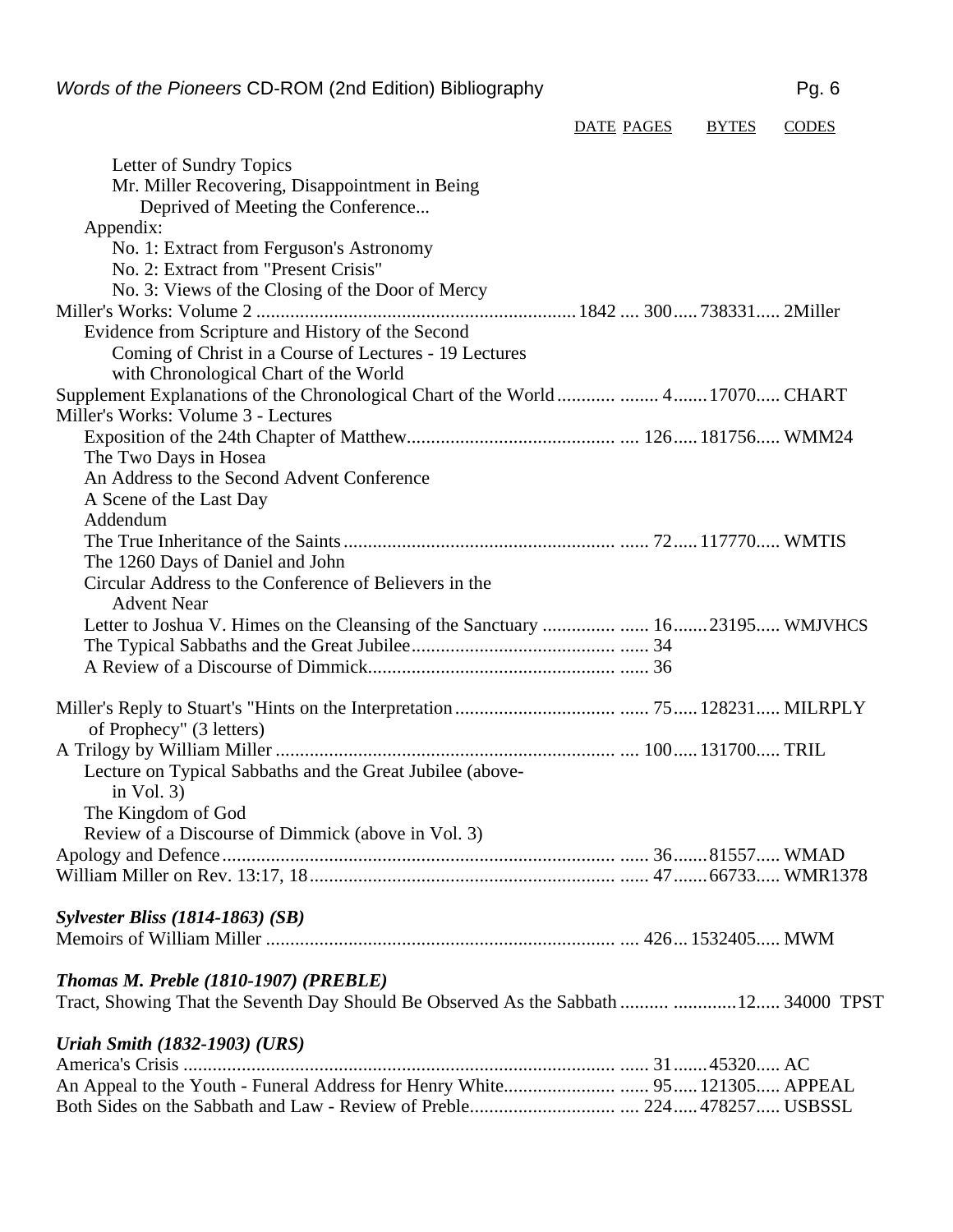| (includes State of the Dead; Destiny of the Wicked)                                 |  |
|-------------------------------------------------------------------------------------|--|
|                                                                                     |  |
| In Memoriam.A Sketch of the Last Sickness and Death of James White  64 122549 JWLSD |  |
|                                                                                     |  |
|                                                                                     |  |
|                                                                                     |  |
|                                                                                     |  |
|                                                                                     |  |
|                                                                                     |  |
| Replies to Elder Canright's Attacks on Seventh-day Adventists  209 590426 REPLYCAN  |  |
|                                                                                     |  |
|                                                                                     |  |
|                                                                                     |  |
|                                                                                     |  |
|                                                                                     |  |
|                                                                                     |  |
|                                                                                     |  |
|                                                                                     |  |
|                                                                                     |  |
|                                                                                     |  |
|                                                                                     |  |
|                                                                                     |  |
|                                                                                     |  |
|                                                                                     |  |
|                                                                                     |  |
|                                                                                     |  |
|                                                                                     |  |
|                                                                                     |  |
|                                                                                     |  |
|                                                                                     |  |
|                                                                                     |  |

# *Geroge Storrs (1796-1879) (GS)*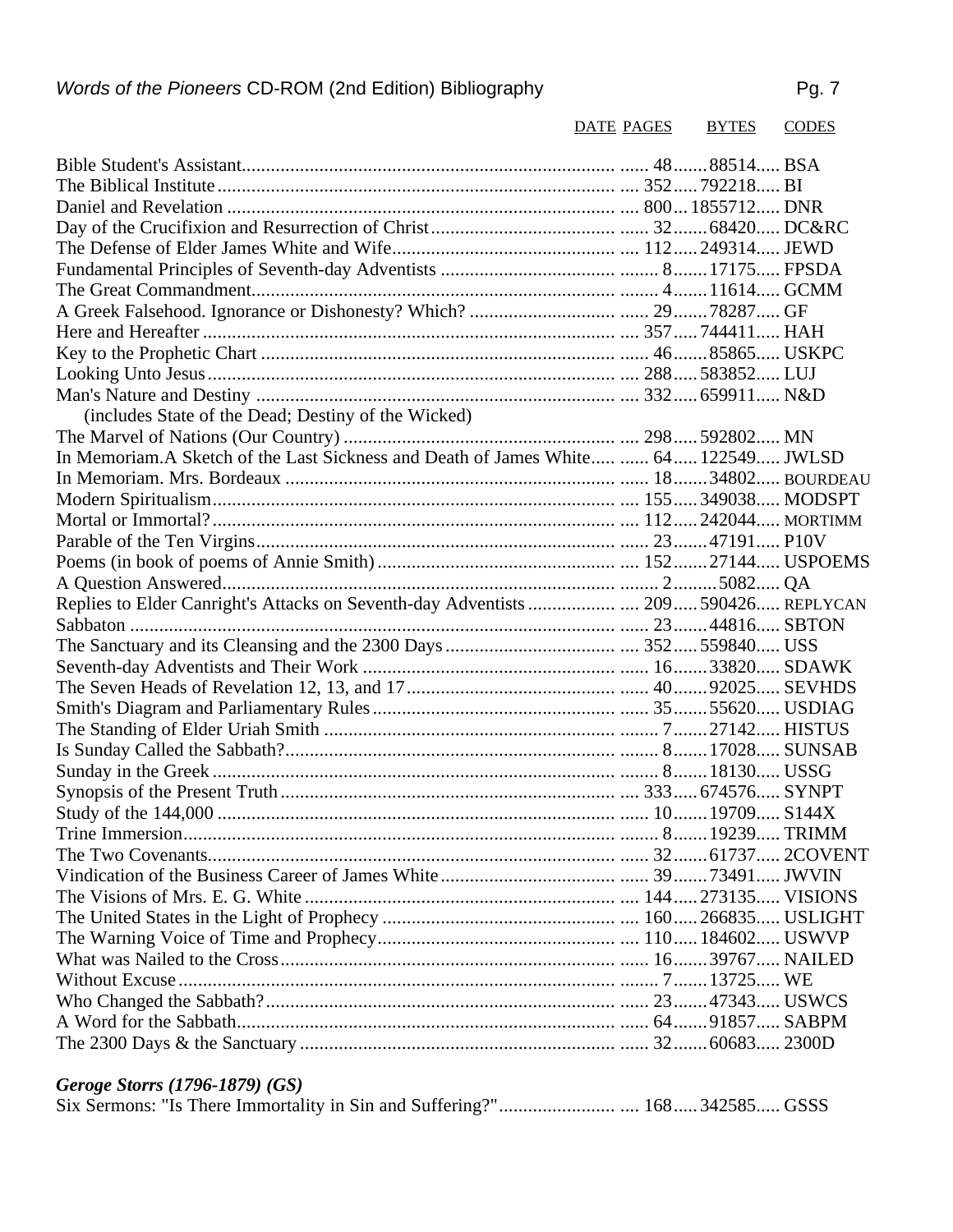Words of the Pioneers CD-ROM (2nd Edition) Bibliography Property Reg. 8

*Joseph Harvey Waggoner (1820-1889) (JHW)*

DATE PAGES BYTES CODES

## the Sabbath of 4th Commandment \*Which Day Do You Keep and Why? ................................................. Unk. ....... 7.......20147..... WDK *James Springer White (1821-1881) (JW)* Appeal on Immortality ............................................................................... ........ 8.......19856..... APPIMM An Appeal to the Working Man.................................................................. .... 168..... 392651..... APPL Ascension Robes ........................................................................................ ........ 7.......13685..... JWAR Bible Adventism or Sermons on the Coming and Kingdom........................ .... 198..... 374758..... BA The Bible Sabbath ...................................................................................... ...... 64..... 193969..... JWBS A Brief Account of the Last Sickness of Nathaniel White........................... ...... 12.......21689..... LS&DNW A Brief Exposition of the Angels of Revelation 14..................................... ...... 32.......70229..... AREV14 Brother Miller's Dream............................................................................... ...... 11.......20926..... BMD Christ in the Old Testament and the Sabbath in the New ............................ ...... 56..... 102609..... CHSA Christian Temperance and Bible Hygiene................................................... .... 268..... 229380..... BIHYG Death and Burial, or Scriptural Conversion ................................................ ...... 16.......26635..... DEATHSC Dime Tabernacle (to Citizens of Battle Creek) ........................................... ........ 7.........5491..... CDT An Earnest Appeal ..................................................................................... ...... 47.......85498..... JWAP The Four Universal Monarchies of the Prophecy of Daniel......................... ...... 48.......83155..... 4UM The Game of Life....................................................................................... ........ 8.......16385..... JWGL God's Memorial.......................................................................................... ...... 15.......26388..... JWGM Health; or, How to Live (multiple authors)................................................. .... 390... 1004176..... JWHL The Law and the Gospel............................................................................. ...... 23.......42015..... JWLG Letter to Reverend Dimmick ...................................................................... ...... 27.......34777..... REVDIM Life Incidents............................................................................................. .... 373..... 749784..... JWLI Life Sketches.............................................................................................. .... 411..... 852956..... JWLS My Lord Delayeth His Coming .................................................................. ...... 16.......13811..... LDC The Old Moral Code of Ten Commandments............................................. ...... 15.......31994..... OMC Our Faith and Hope .................................................................................... ...... 48.......90246..... JWOF&H The Parable. Matthew 15:1-12.................................................................... ...... 23.......74172..... TPB Perpetuity of Spiritual Gifts........................................................................ ...... 24.......44856..... PSG Personality of God...................................................................................... ........ 8.......16219..... PG Preach the Word......................................................................................... ...... 16.......28502..... PW The Redeemer and Redeemed (Plan of Redemption).................................. ...... 48.......83789..... JWRR Report of the Bookfund.............................................................................. ...... 41.......95544..... BKFUND The Sanctuary, the 2300 Days, and the Shut Door...................................... ...... 15.......28611..... JW2300D S.D.A. Miscellany, Vol. 4, Our Faith and Hope.......................................... .... 182..... 362559..... OFH (collection of mainly James White) 11 Sermons on the Coming and Kingdom of our Lord Jesus Christ 1) Introductory 2) The Millenium

\*The Atonement in the Light of Nature and Revelation...................... 1884 .... 368..... 709832..... JHWAT \*The Truth Found: The Nature & Obligation of................................. 1883 ...... 64..... 108682..... NOS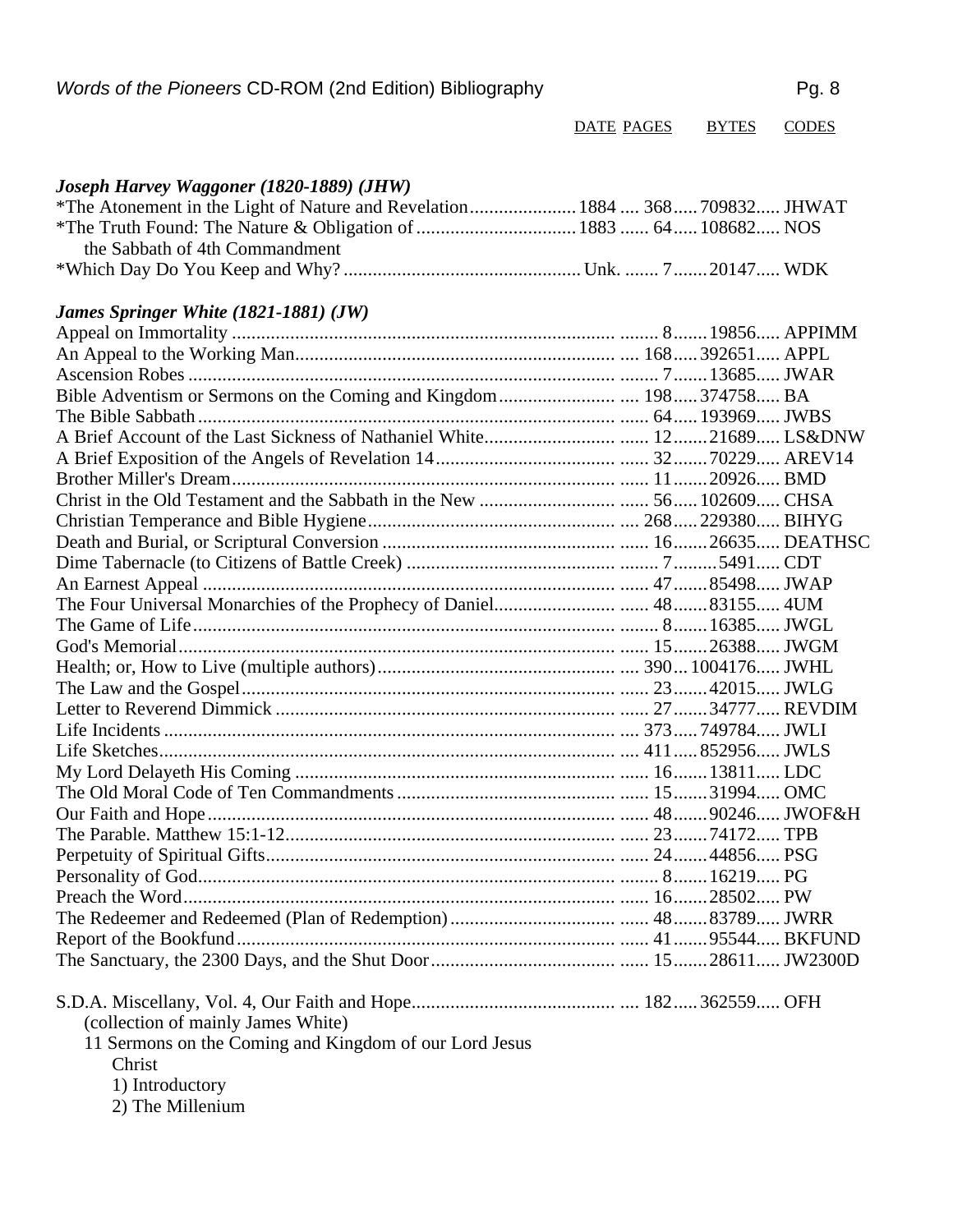|  | The Second Coming of Christ; or A Brief Exposition of Matthew 24   80 151207 MATT24<br>The Two Thrones Representing the Kingdoms of Grace and Glory   31  66666 TT<br>Sketches of the Christian Life and Public Labors of William Miller   416 928730 LWM |
|--|-----------------------------------------------------------------------------------------------------------------------------------------------------------------------------------------------------------------------------------------------------------|

## *Alonzo Trévier Jones (1850-1923) (ATJ)*

| *May, 1889, Kansas Campmeeting Sermons (5 sermons) 1889  12 43538 ATJKS |  |
|-------------------------------------------------------------------------|--|
|                                                                         |  |
|                                                                         |  |
|                                                                         |  |
| *Bible Questions Concerning Man(Bible Student's Library) 1890  1630287  |  |
|                                                                         |  |
|                                                                         |  |
|                                                                         |  |
|                                                                         |  |
|                                                                         |  |
|                                                                         |  |

DATE PAGES BYTES CODES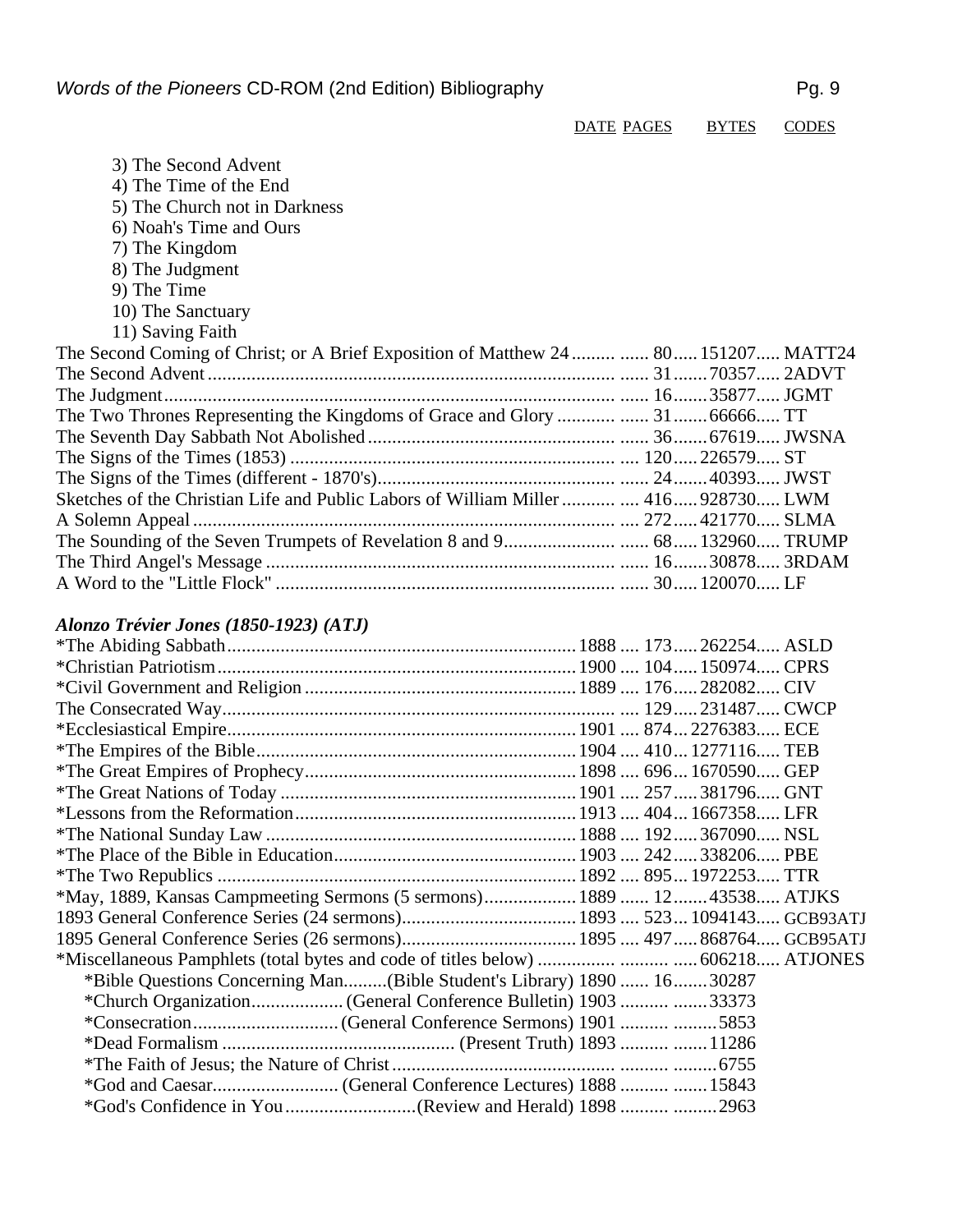|                                                    | *The Immaculate Conception (Religious Liberty Library) 1894  21015                                          |  |
|----------------------------------------------------|-------------------------------------------------------------------------------------------------------------|--|
|                                                    |                                                                                                             |  |
|                                                    |                                                                                                             |  |
|                                                    |                                                                                                             |  |
|                                                    |                                                                                                             |  |
|                                                    |                                                                                                             |  |
| as Manifested in His Work for the Salvation of Man |                                                                                                             |  |
|                                                    |                                                                                                             |  |
|                                                    |                                                                                                             |  |
| to be a Church Member                              |                                                                                                             |  |
|                                                    |                                                                                                             |  |
|                                                    |                                                                                                             |  |
|                                                    | The following selections are taken from the book Lessons on Faith (a compilation of articles and sermons by |  |
|                                                    | A.T. Jones and E.J. Waggoner published in 1977 by John O. Ford, M.D. Elder Waggoner's articles from this    |  |
| book will be found under his heading.              |                                                                                                             |  |
|                                                    |                                                                                                             |  |
|                                                    |                                                                                                             |  |
|                                                    | *Christian Perfection  (Review and Herald) 7/18/1899 to 8/1/1899  17  44343 CP                              |  |
|                                                    | *Creation or Evolution, Which?(Review and Herald) 2/21/1899 to 3/7/1899 17 41559 CDE                        |  |
|                                                    |                                                                                                             |  |
|                                                    |                                                                                                             |  |
|                                                    | *Lessons on Faith (Review and Herald) 11/29/1898 to 3/14/1899  30 91220 LOF                                 |  |
|                                                    |                                                                                                             |  |
|                                                    |                                                                                                             |  |
|                                                    | *Receive not the Grace of God in Vain  (Review and Herald) 9/22/1896  4 9119 GV                             |  |
|                                                    |                                                                                                             |  |
|                                                    |                                                                                                             |  |
|                                                    |                                                                                                             |  |
|                                                    |                                                                                                             |  |
|                                                    |                                                                                                             |  |
|                                                    |                                                                                                             |  |
|                                                    |                                                                                                             |  |
|                                                    |                                                                                                             |  |
|                                                    |                                                                                                             |  |
|                                                    |                                                                                                             |  |

# *Ellet Joseph Waggoner (1855-1916) (EJW)*

| The Glad Tidings (reprinted by PPPA, edited by R.J. Wieland) 1900  144 400645 EJWGT |  |  |
|-------------------------------------------------------------------------------------|--|--|
|                                                                                     |  |  |
|                                                                                     |  |  |
| Studies in Romans (1891 General Conferenace Sermons) 1891  54 361036 EJWSR          |  |  |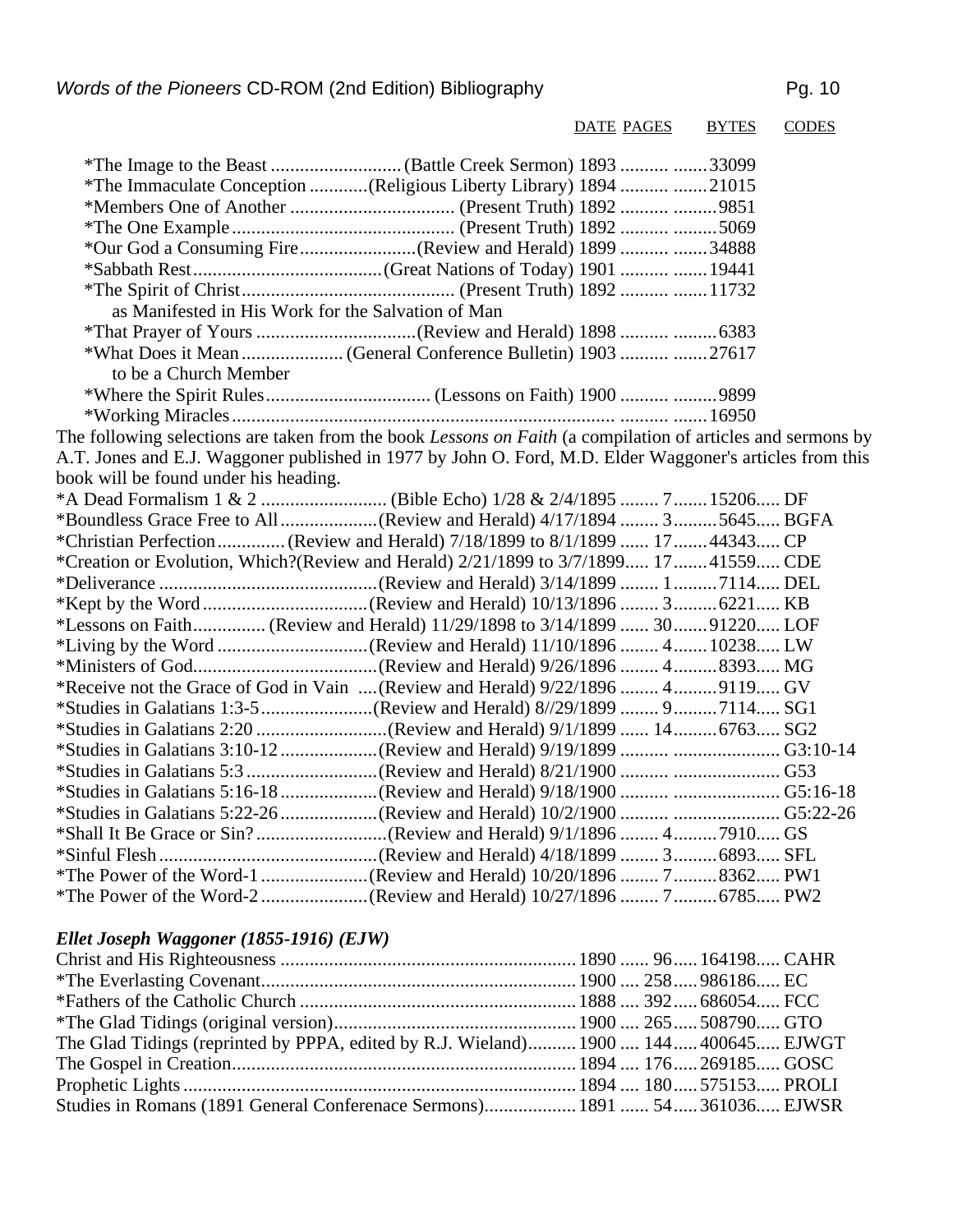| *Sunday: The Origin of Its Observance in the Christian Church 1891  107 172950 SOC                      |  |  |  |
|---------------------------------------------------------------------------------------------------------|--|--|--|
|                                                                                                         |  |  |  |
|                                                                                                         |  |  |  |
|                                                                                                         |  |  |  |
|                                                                                                         |  |  |  |
|                                                                                                         |  |  |  |
|                                                                                                         |  |  |  |
|                                                                                                         |  |  |  |
|                                                                                                         |  |  |  |
|                                                                                                         |  |  |  |
|                                                                                                         |  |  |  |
|                                                                                                         |  |  |  |
|                                                                                                         |  |  |  |
|                                                                                                         |  |  |  |
|                                                                                                         |  |  |  |
|                                                                                                         |  |  |  |
|                                                                                                         |  |  |  |
|                                                                                                         |  |  |  |
|                                                                                                         |  |  |  |
|                                                                                                         |  |  |  |
|                                                                                                         |  |  |  |
|                                                                                                         |  |  |  |
|                                                                                                         |  |  |  |
| *The Rest That Remains for the People of God (Heb.4:9)  1893  8 8568                                    |  |  |  |
|                                                                                                         |  |  |  |
|                                                                                                         |  |  |  |
|                                                                                                         |  |  |  |
| The following selections by E.J. Waggoner are from Lessons on Faith referred to above under A.T. Jones. |  |  |  |
|                                                                                                         |  |  |  |
|                                                                                                         |  |  |  |
|                                                                                                         |  |  |  |
|                                                                                                         |  |  |  |
|                                                                                                         |  |  |  |
|                                                                                                         |  |  |  |

#### *Portland Maine Newspaper (1844)*

\*Newspaper Articles about October 22, 1844 (Portland, Maine)................. .......... .......23211..... NEDN

## *Present Truth and Advent Review (1849, 1850)*

The Present Truth and the Advent Review August 1849 to November 1850...... 48..... 573467..... PT/AR

## *Advent Review and Sabbath Herald, Volumes 1-22 (1850-1863)*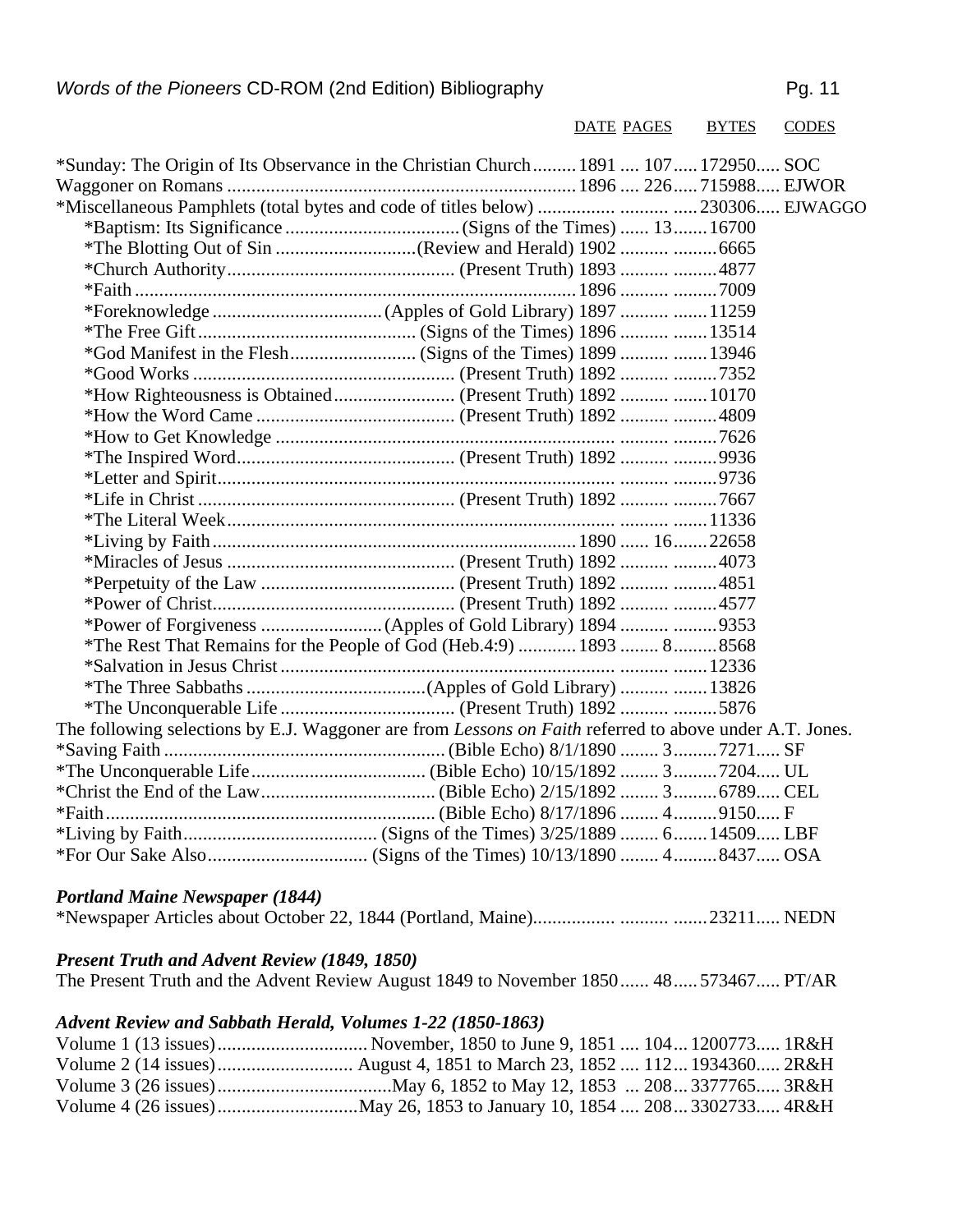Words of the Pioneers CD-ROM (2nd Edition) Bibliography **Pg. 12** Pg. 12

DATE PAGES BYTES CODES

| Volume 11 (26 issues) November 12, 1857 to May 13, 1858  2083361543 11R&H    |  |
|------------------------------------------------------------------------------|--|
| Volume 12 (26 issues) May 20, 1858 to November 18, 1858  208 3390797 12R&H   |  |
| *Volume 13 (26 issues)  November 25, 1858 to May 19, 1859  2083247713 13R&H  |  |
| *Volume 14 (26 issues)  May 26, 1859 to November 17, 1859  208 3324899 14R&H |  |
| November 24, 1859 to May 17, 1860  208  3313055  15R&H                       |  |
| May 29, 1860 to November 13, 1860  208 3301639 16R&H                         |  |
| November 20, 1860 to May 14, 1861  208 3225347 17R&H                         |  |
| May 21, 1861 to November 26, 1861  208 3152786 18R&H                         |  |
| *Volume 19 (26 issues)December 3, 1861 to May 27, 1862  208 3227456 19R&H    |  |
|                                                                              |  |
| *Volume 21 (26 issues)December 2, 1863 to May 26, 1863  2083325057 21R&H     |  |
|                                                                              |  |

# *General Conference Daily Bulletins*

| *Volume 6 (in GC Quarterly Bulletin, Volume 1 below) 1895 |  |  |
|-----------------------------------------------------------|--|--|
|                                                           |  |  |
|                                                           |  |  |
|                                                           |  |  |

# *General Conference Quarterly Bulletins*

| *Volume 1 (includes 1895 GC Daily Bulletin)  1895-1896  778 2978837 GCBQ95 |  |  |
|----------------------------------------------------------------------------|--|--|
|                                                                            |  |  |
|                                                                            |  |  |

# *General Conference Daily and Quarterly Bulletins combined:*

# *General Conference Daily Bulletins*

| $*$ Volume 7: |  |  |
|---------------|--|--|

# *Fundamental Principles of Seventh-day Adventists*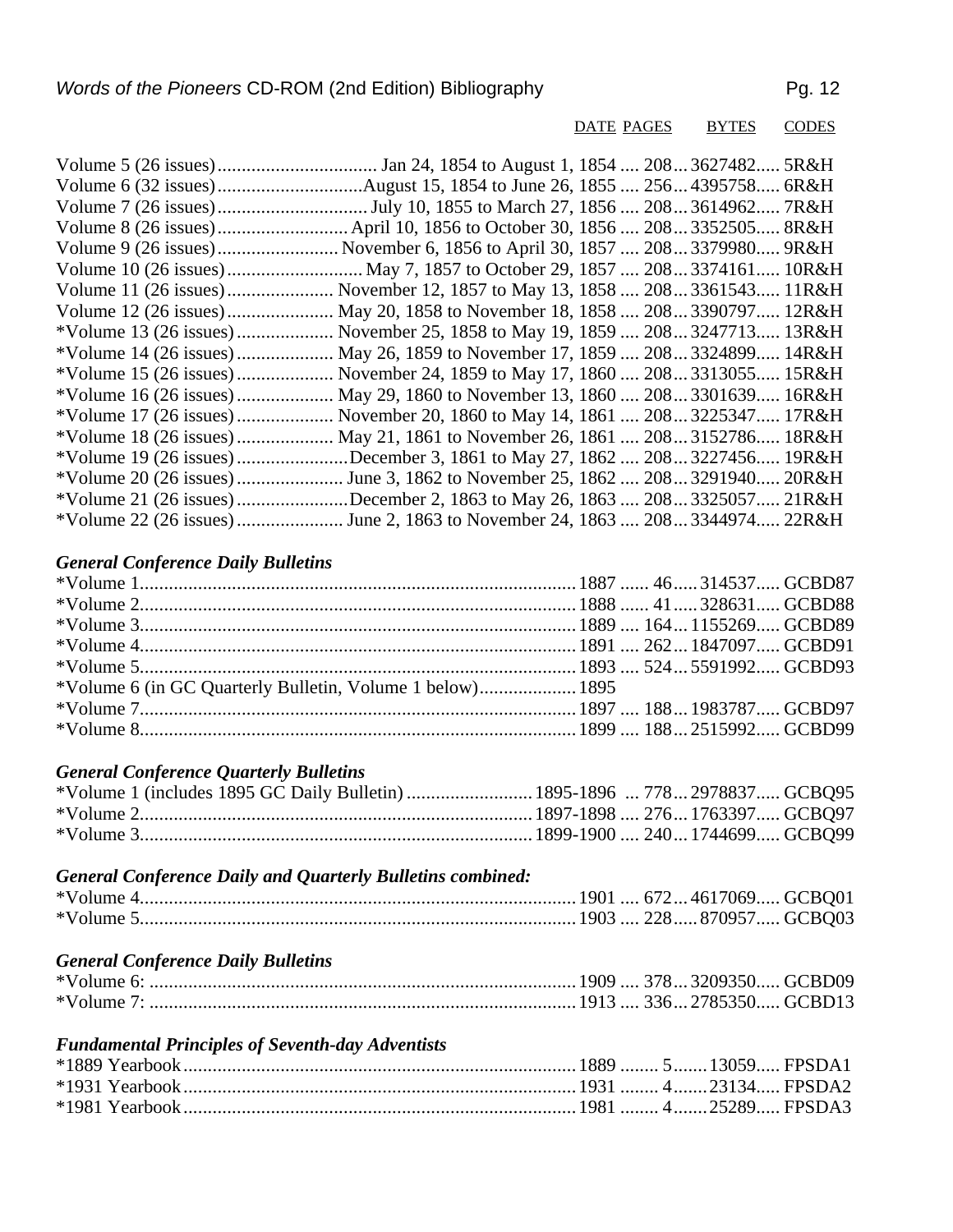#### *Ellen G. White Estate*

#### In the Footsteps of the Pioneers.................................................................. .... 143..... 311091..... EGWT Photographs with biographical sketches and stories of the pioneers (12)..... ...... 25.......75116..... PIONPIC (prepared in cooperation with the GC Dept. of Education)

### *Wim Wiggers: Pioneer Compilation*

|--|--|--|--|--|

#### *Lest We Forget (Periodical) Volumes 1-4*

| *Volume 1: No. 1 (Introductory issue with Pioneer Timeline) 1991  8 114028 LWFV1N1 |  |  |
|------------------------------------------------------------------------------------|--|--|
|                                                                                    |  |  |
|                                                                                    |  |  |
|                                                                                    |  |  |
| *Volume 2: No. 1 (Features John Byington, 1798-1887) 1992 8 172780 LWFV2N1         |  |  |
| *Volume 2: No. 2 (Features Stephen Pierce, 1804-1883) 1992  8 LWFV2N2              |  |  |
| *Volume 2: No. 3 (Features Charles Fitch, 1805-1844) 1992 8 LWFV2N3                |  |  |
|                                                                                    |  |  |
|                                                                                    |  |  |
|                                                                                    |  |  |
| *Volume 3: No. 3 (Features William Farnsworth, 1807-1888)  1993  8  LWFV3N3        |  |  |
|                                                                                    |  |  |
| *Volume 4: No. 1 (Features Rachel Preston, 1809-1868)  1994  8 181762 LWFV4N1      |  |  |
| *Volume 4: No. 2 (Features Roswell F. Cottrell, 1814-1892)  1994  8  LWFV4N2       |  |  |
|                                                                                    |  |  |
|                                                                                    |  |  |

### **Infobase #2: BIBLE.NFO**

Holy Bible

King James Version and Original Preface........................................... 1611 ...1485... 3678209..... KJV

## **Infobase #3: HISTORY.NFO**

Historical Works

#### *J. H. Merle d'Aubigné (1794-1872) (DAB)*

\*d'Aubigné's History of the Reformation............................................ 1846 .... 800... 4656620..... DAB

### **Infobase #4: RECENT.NFO**

Later Works

#### *Leon W. Cobb (LWC)*

|--|--|--|--|--|